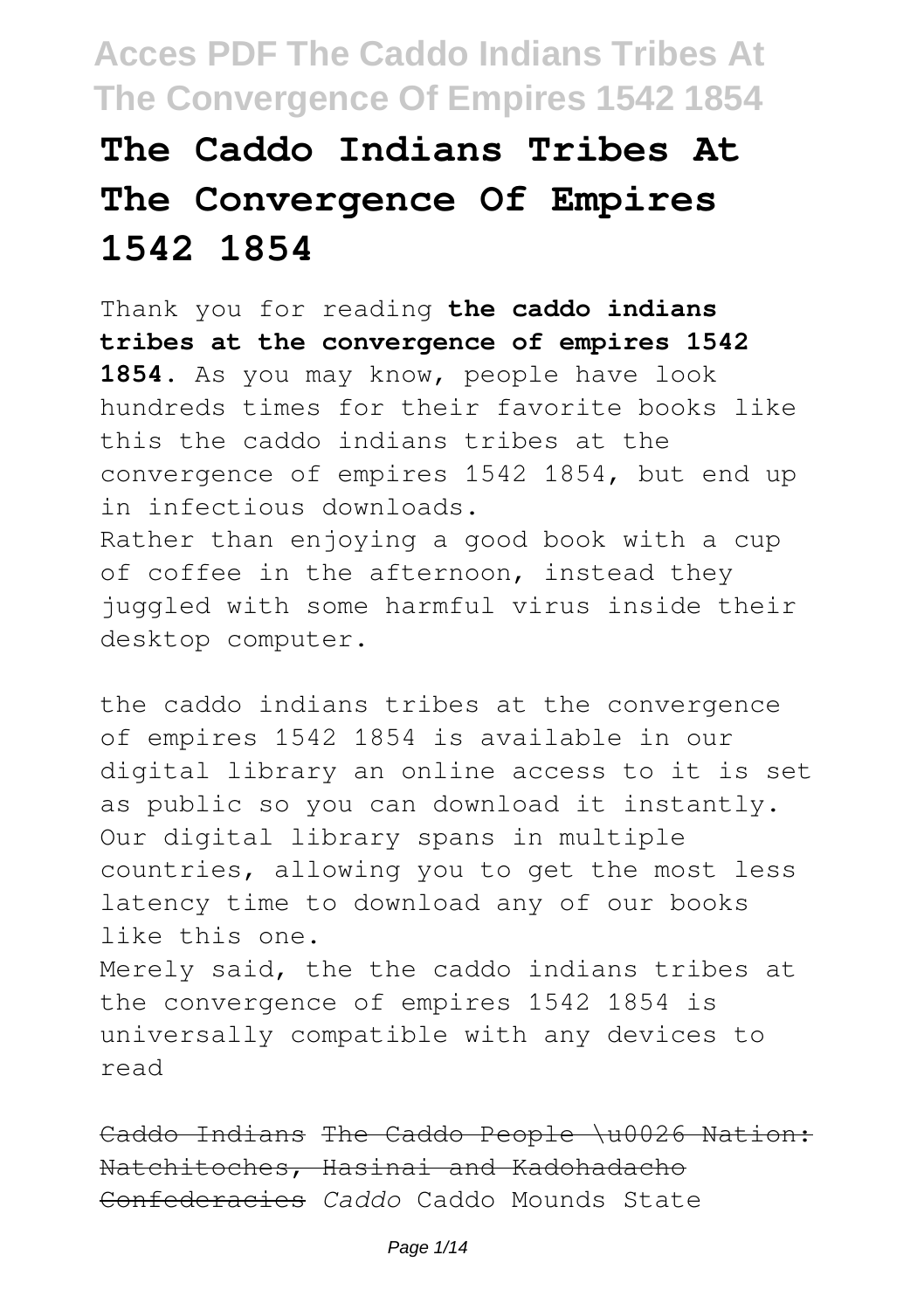Historic Site *Arkansas's First People Caddo PBS* Caddo Virtual Field Trip *Southeastern Indians Documentary* Caddo Indian Project CSC American Indians of Texas Caddo Indians Project 2020 The Great Myths and History of the Lost OUACHITA(WASHITAW) Civilization of Moundbuilders *\"Cherokee\" Ancestry* **Oldest Native American footage ever** What Do Native Americans Look Like? North American Tribes // Yokut/Shinnecock/Atakapa/Catawba/Sauk, Fox/ Ponkapoag/Muscogee Cree America's Great Indian Nations - Full Length Documentary Quanah Parker Last Comanche Chief [EU4] The Extremely Overpowered Tribe of Caddo Indian burial mound *Building a Wigwam (Time Lapse)* Caddo Peyote Song Caddo Indians America Unearthed: Ancient Ruins Buried Beneath a Texas Town (S2, E3) | Full Episode | History *Caddo Village: Texas History Road Trips Meet the Adai Caddo Indian Nation in Louisiana caddo Indians* The Wampanoag Way

Caddo Indian Tribe News Report*The Texas Bucket List - Caddo Mounds State Historic Site in Alto The Caddo Indians Tribes At* Caddo, one tribe within a confederacy of North American Indian tribes comprising the Caddoan linguistic family. Their name derives from a French truncation of kadohadacho, meaning "real chief" in Caddo. The Caddo proper originally occupied the lower Red River area in what are now Louisiana and Arkansas. In the late 17th century they numbered approximately 8,000 persons living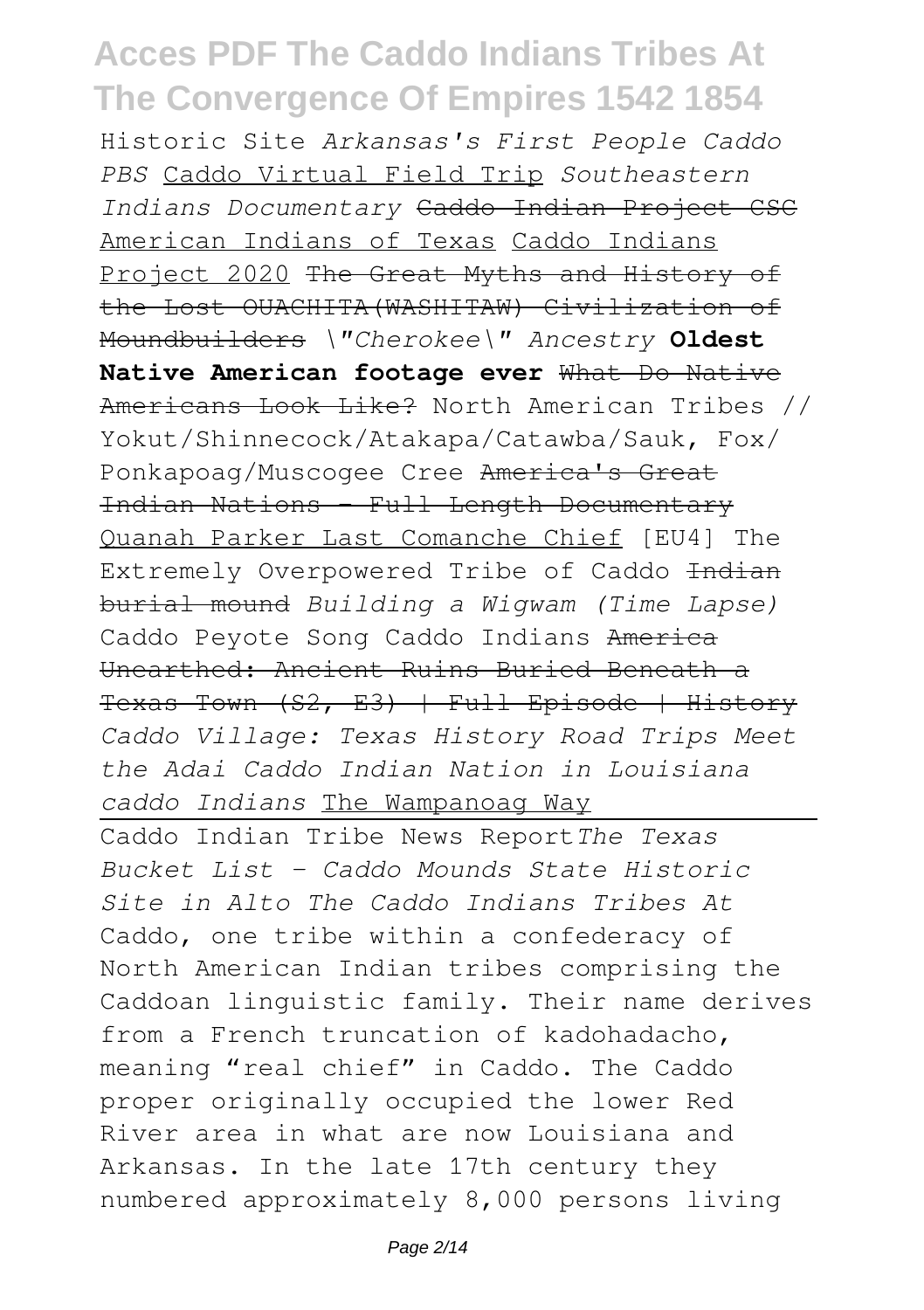in villages scattered along the Red River and its tributaries.

#### *Caddo | people | Britannica*

The Caddo Nation is a confederacy of several Southeastern Native American tribes. Their ancestors historically inhabited much of what is now East Texas, Louisiana, and portions of southern Arkansas and Oklahoma. They were descendants of the Caddoan Mississippian culture that constructed huge earthwork mounds at several sites in this territory. In the early 19th century, Caddo people were forced to a reservation in Texas: they were removed to Indian Territory in 1859. Today, the Caddo Nation of O

#### *Caddo - Wikipedia*

Buy The Caddo Indians: Tribes at the Convergence of Empires, 1542-1854: 56 (Centennial Series of the Association of Former Students Texas A & M University (Hardcover)) by F. Todd Smith (ISBN: 9780890969816) from Amazon's Book Store. Everyday low prices and free delivery on eligible orders.

*The Caddo Indians: Tribes at the Convergence of Empires ...*

Caddo Indian The Caddo Nation is a confederacy of several Native American tribes who historically inhabited much of what is now East Texas, Louisiana, Arkansas, and Oklahoma. They were descendants of the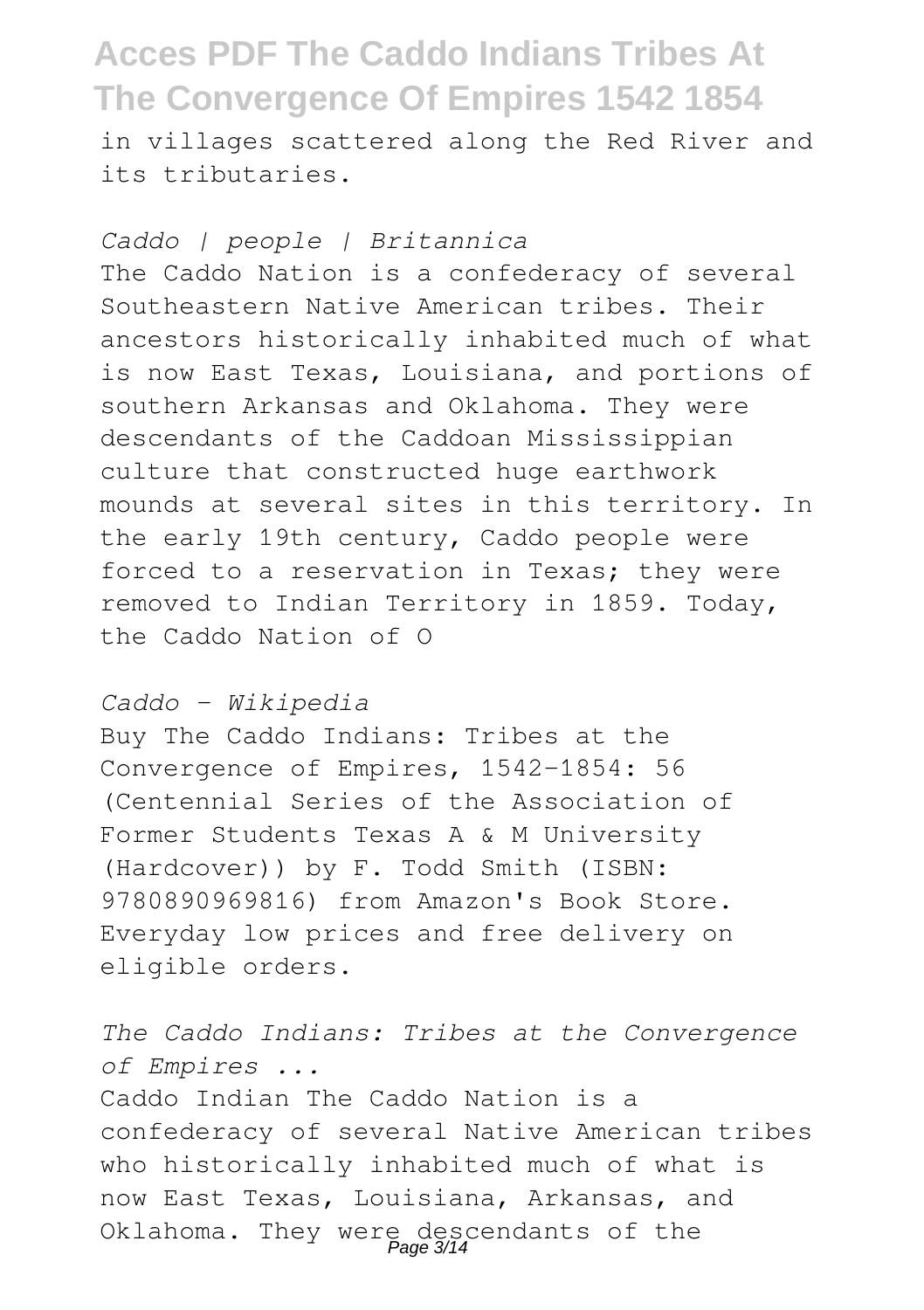Caddoan Mississippian culture that constructed huge earthwork mounds at several sites in this territory.

*Caddo Tribe – Legends of America* Primarily from the perspective of the Caddos themselves, it traces the development and effect of relations over the three hundred years from the first meeting with the Spaniards until the resettlement of the tribes on the Brazos Reserve in 1854.F. Todd Smith chronicles all three of the Caddo confederacies - Kadohadacho, Hasinai, and Natchitoches - as they consolidated into a single tribe to ...

*The Caddo Indians: Tribes at the Convergence of Empires ...*

The Caddo were a group of about 25 Native North American tribes that originally lived in the area that is now Louisiana, Texas, Arkansas, and Oklahoma. They built their villages on the fertile lands along the Red River. The Caddo got most of their food by farming. They also used bows and arrows to hunt deer, bear, and small game animals.

*Caddo - Kids | Britannica Kids | Homework Help*

The Caddo Indian are known as a nation which consists of several different southeastern American tribes. The Caddo tribe lived in what we now know as Northern Louisiana, southern Arkansas, and Oklahoma East Texas.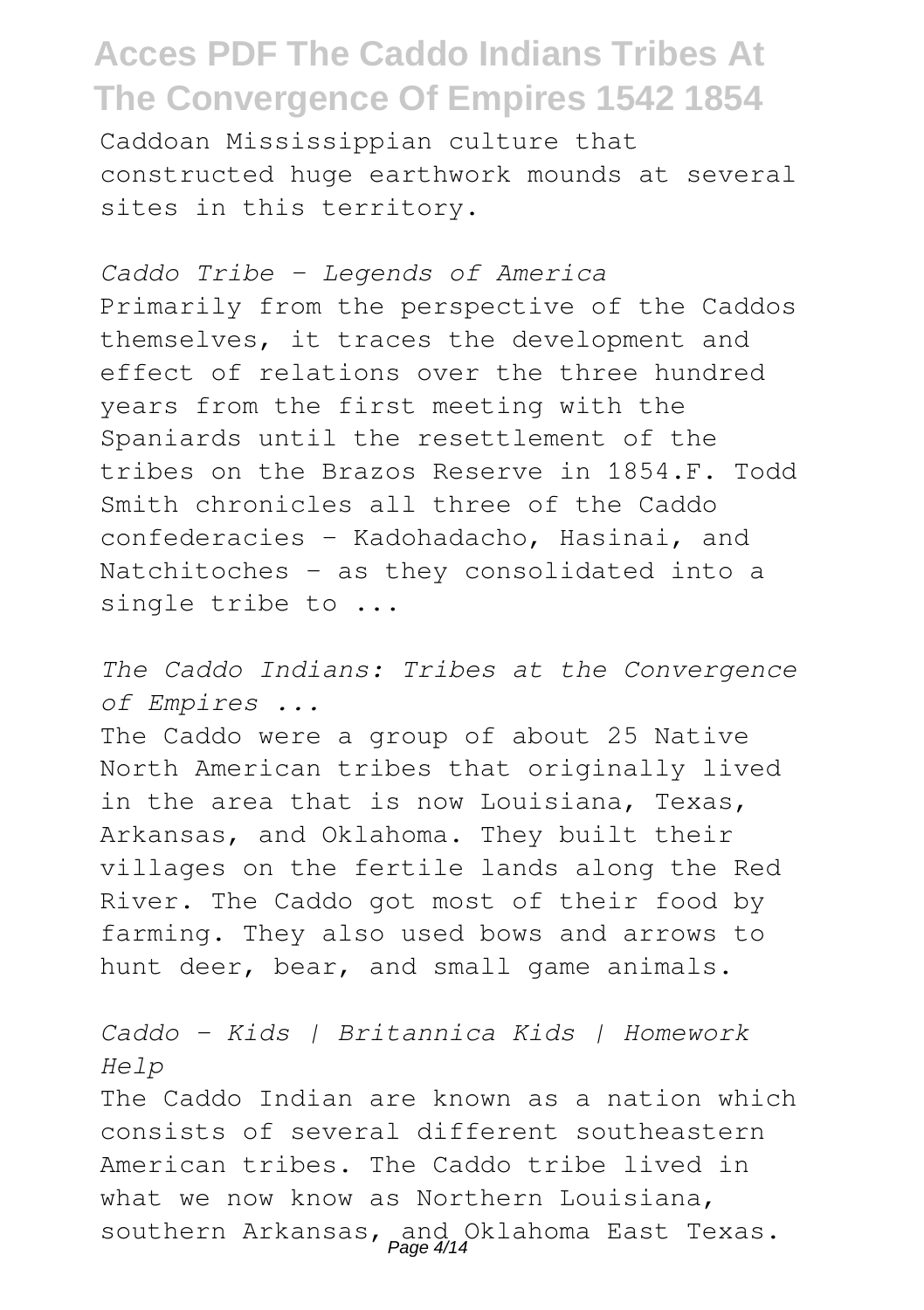*Caddo Indian Tribe Facts and History Caddo Clothing Caddo ...*

The Caddo were farmers who lived in East Texas. There were two main groups of the Caddo in Texas. One major Caddo tribe was the Kadohadacho. The Kadohadacho lived in large villages along the Red river near the present day Oklahoma - Arkansas border. The other was the Tejas or Hasinais Caddo who lived around present day Nacogdoches.

*The Caddo Indians, Texas Indians* Caddo Native Americans Geography: They live in the southern Plains, particularly Texas, Oklahoma, Arkansas, Louisiana most Caddo people today live in Oklahoma. The Caddo Nation has its own government, laws, police, and other services. Houses: Did not live in tepees.They lived in tall beehive shaped grass houses.

*caddo & Karankawa native American tribes* Where do the Caddo Indians live? The Caddos are original residents of the southern Plains, particularly Texas, Oklahoma, Arkansas and Louisiana. Most Caddo people today live in Oklahoma. How is the Caddo Indian nation organized? The Caddo Nation has its own government, laws, police, and other services, just like a small country.

*Facts for Kids: Caddo Indians (Caddos)* Caddo tribe locations in East Texas,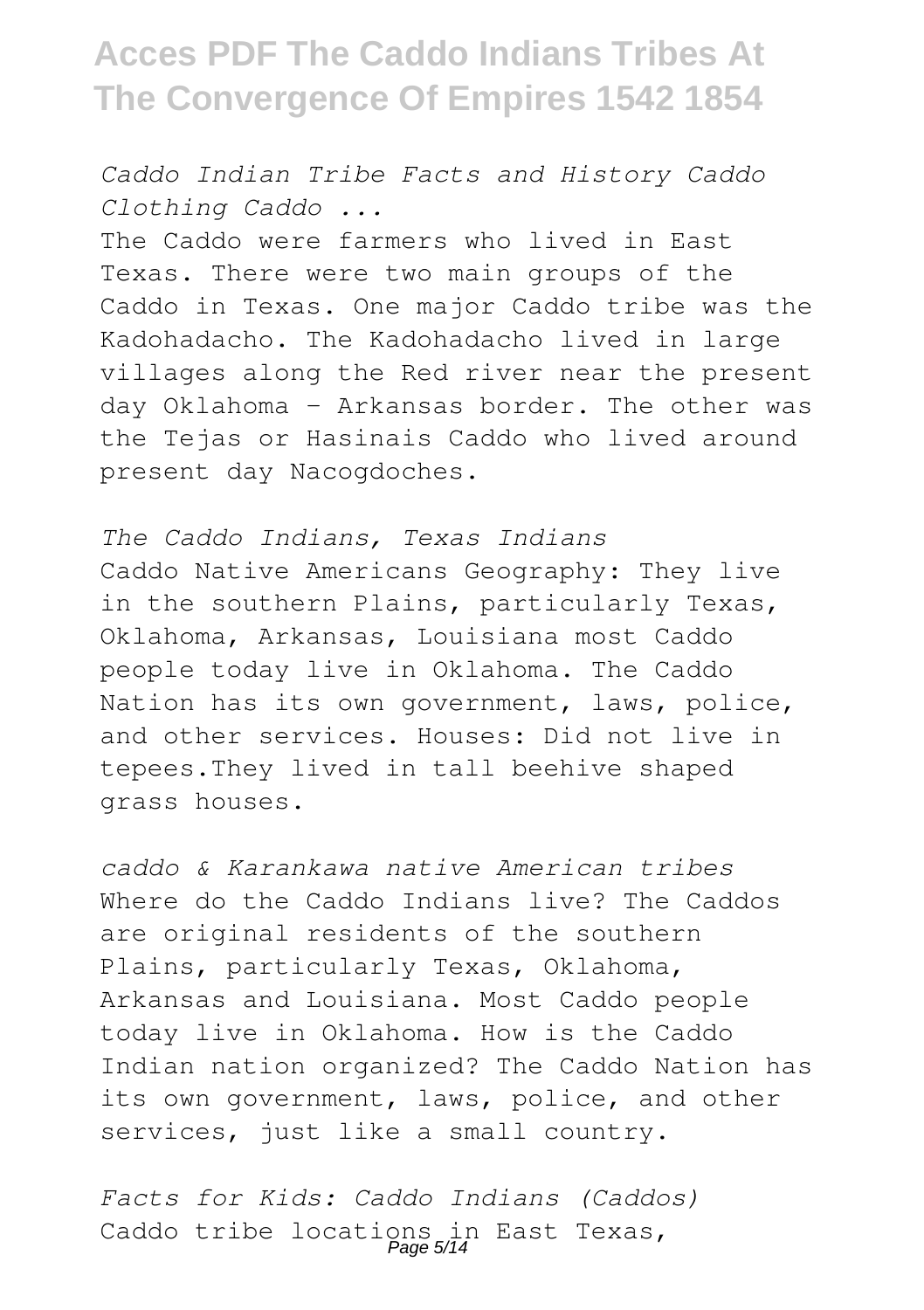southwest Arkansas, and northwestern Louisiana, 1687.

*Early Caddo History - El Camino Real de los Tejas National ...* For hundreds of years, the Caddo Indians built huge dome-shaped houses, temples, and other structures without using modern equipment or tools! They had no chainsaws or metal axes to cut down the tall pine trees from the forests. They had no metal hammers and nails to join the pieces of their houses together.

*World of the Caddo - Houses* From Nacogdoches to Natchitoches, on northward into present-day southeastern Oklahoma and southwestern Arkansas, the Caddo and related tribes once controlled a vast area and were by all accounts well-organized, fairly disciplined, and relatively settled in relation to the nomadic tribes of the plains. The Caddo Indians: Tribes At the Convergence of Empires 1542-1854 is the story of how a people who from the beginning strove to maintain peaceful and profitable relations with the white ...

*The Caddo Indians: Tribes at the Convergence of Empires ...*

Foods that Caddo Indians ate include pumpkins, corn, sunflower, beans and meat. Their main source of food was farming and they planted crops in the woods. Men hunted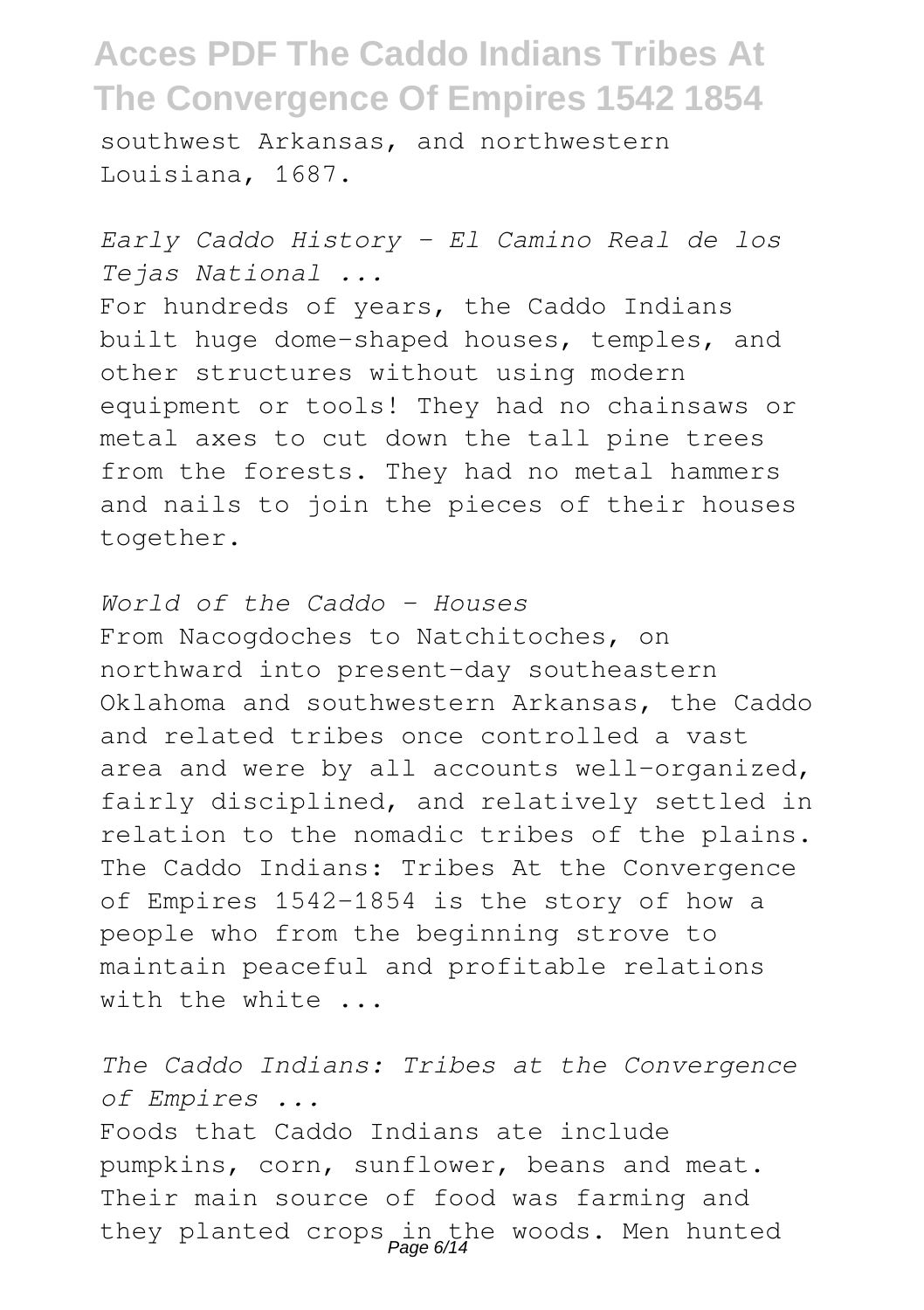animals, such as deer, buffalo and rabbits, to get meat, while women went into the forests to gather roots, blackberries, acorns, persimmons and many other types of fruits.

*What Types of Food Did the Caddo Indians Eat?* Frederick Webb Hodge, in his Handbook of American Indians North of Mexico, gave a more complete history of the Caddo Nation, with estimations of the population of the tribe at various time periods. Additional details are given in David Bushnell's Villages of the Algonquian, Siouan and Caddoan Tribes West of the Mississippi.

#### *Caddo Nation • FamilySearch*

Plains Indians or Indigenous peoples of the Great Plains and Canadian Prairies are the Native American tribes and First Nation band governments who have historically lived on the Great Plains and the Canadian Prairies (also called the Interior Plains) in North America.

#### *Plains Indians - Wikipedia*

The old Community House, built on five acres deeded to the Caddo Indian Tribe of Oklahoma by Fritz Hendrix and his wife Eva Longhorn Hendrix in 1940, was the center of activities for many years. Hendrix was a son of Caddo Jake and a leader of importance during the transition between traditional leadership and constitutional government. Page 7/14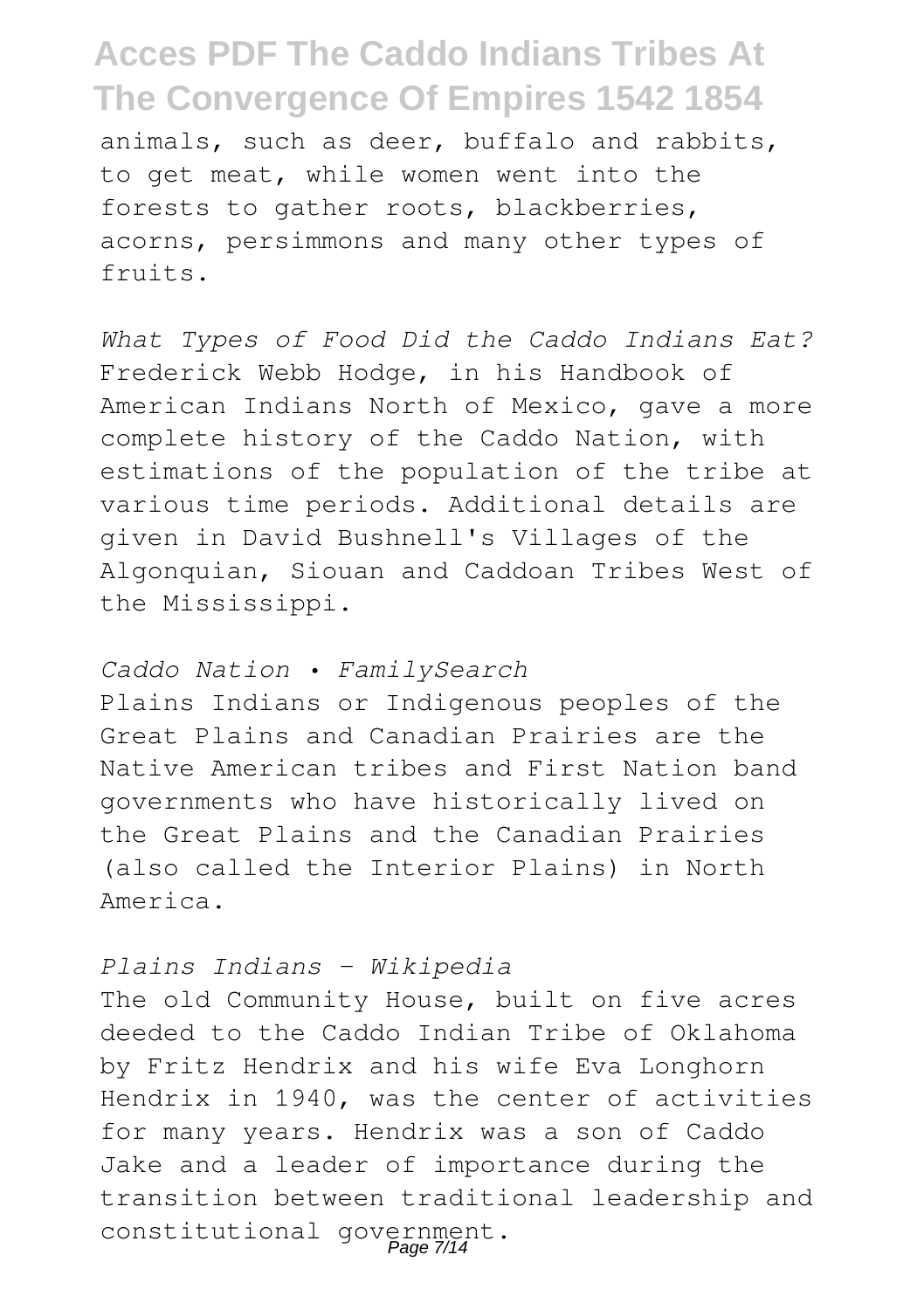*Tejas > Caddo Voices > Caddo Nation Today* The Hasinai Confederacy (Caddo: Hasíinay) was a large confederation of Caddo-speaking Native Americans located between the Sabine and Trinity rivers in eastern Texas. Today they are enrolled in the Caddo Nation of Oklahoma. The Caddo word táysha?, meaning "friend," was adopted by colonists as the name of Texas.

In 1542 members of the thriving Caddo Indian culture came face to face with Luis de Moscoso, successor to Hernando de Soto as leader of a Spanish exploration party. That encounter marked a turning point for this centuries-old people, whose history would from then on be dominated by the interaction of the native confederacies with the empires of various European adventurers and settlers. Much has been written about the confrontations of Euro-Americans with Native Americans, but most of it has focused on the Anglo-Indian relations of the eastern part of the continent or on the final phases of the western wars. This thorough and engaging history is the first to focus intensively on the Caddos of the Texas-Louisiana border area. Primarily from the perspective of the Caddos themselves, it traces the development and effect of relations over the three hundred years from the first meeting with the<br>
Page 8/14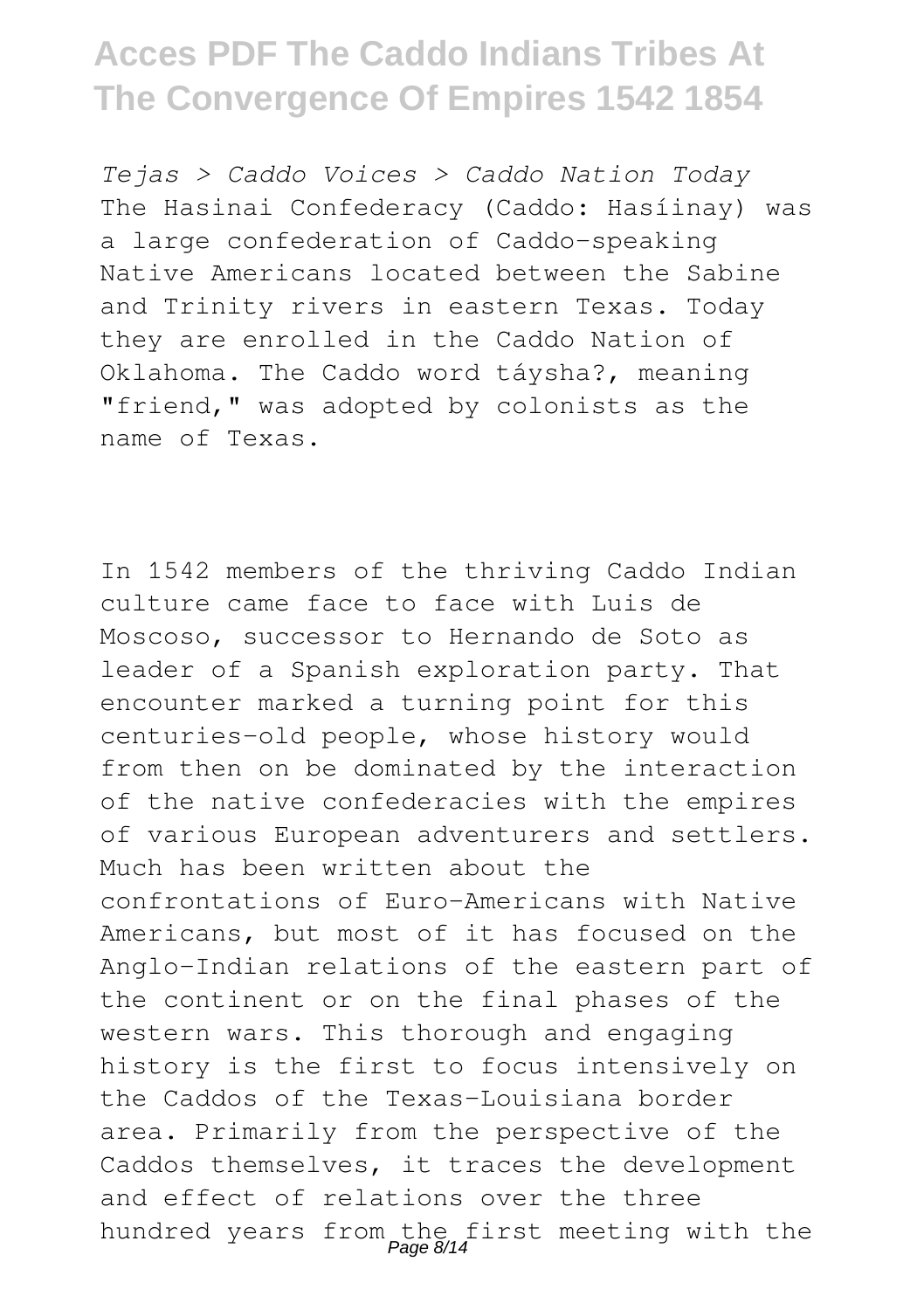Spaniards until the resettlement of the tribes on the Brazos Reserve in 1854. F. Todd Smith chronicles all three of the Caddo confederacies - Kadohadacho, Hasinai, and Natchitoches - as they consolidated into a single tribe to face the waves of soldiers, traders, and settlers from the empires of Spain, France, the United States, Mexico, and the Republic of Texas. It describes the balance the Caddos struck with the various nations claiming the region and how that gradually evolved into a less beneficial relationship. Caught in the squeeze between Euro-American nations, the Caddos eventually sacrificed their independence and much of their culture to gain the benefits offered by the invaders. Falling victim to swindlers, they at last lost their lands and were moved to a reservation.

This narrative history of the Caddo Indians creates a vivid picture of daily life in the Caddo Nation. Using archaeological data, oral histories, and descriptions by explorers and settlers, Cecile Carter introduces impressive Caddo leaders past and present. The book provides observations, stories, and vignettes on twentieth-century Caddos and invites the reader to recognize the strengths, rooted in ancient culture, that have enabled the Caddos to survive epidemics, enemy attacks, and displacement from their original homelands in Louisiana, Arkansas, Texas, and Oklahoma.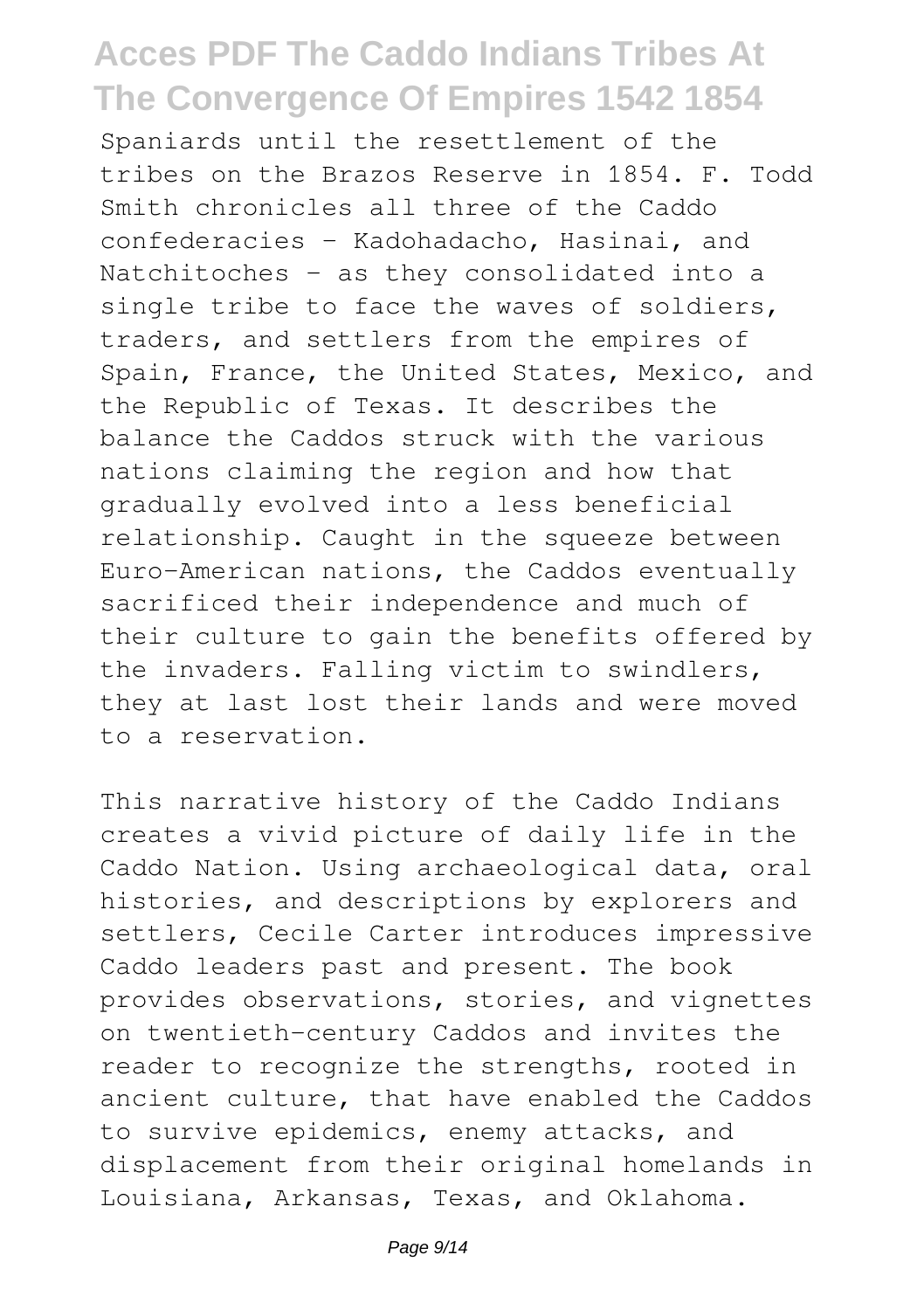First published in 1942, John R. Swanton's Source Material on the History and Ethnology of the Caddo Indians is a classic reference on the Caddos. Long regarded as the dean of southeastern Native American studies, Swanton worked for decades as an ethnographer, ethnohistorian, folklorist, and linguist. In this volume he presents the history and culture of the Caddos according to the principal French, Spanish, and English sources. In the seventeenth century, French and Spanish explorers encountered four regional alliances-Cahinnio, Cadohadacho, Hasinai, and Natchitoches-within the boundaries of the present-day states of Arkansas, Louisiana, Texas, and Oklahoma. Their descriptions of Caddo culture are the earliest sources available, and Swanton weaves the information from these primary documents into a narrative, translated into English, for the benefit of the modern reader. For the scholar, he includes in an appendix the extire test of three principal documents in their original Spanish. The first half of the book is devoted to an extensive history of the Caddos, from De Soto's encounters in 1521 to the Caddos' involvement in the Ghost Dance Religion of 1890. The second half discusses Caddo culture, including origin legends and religious beliefs, material culture, social relations, government, warfare, leisure, and trade. For this edition, Helen Hornbeck Tanner also provides a new foreword surveying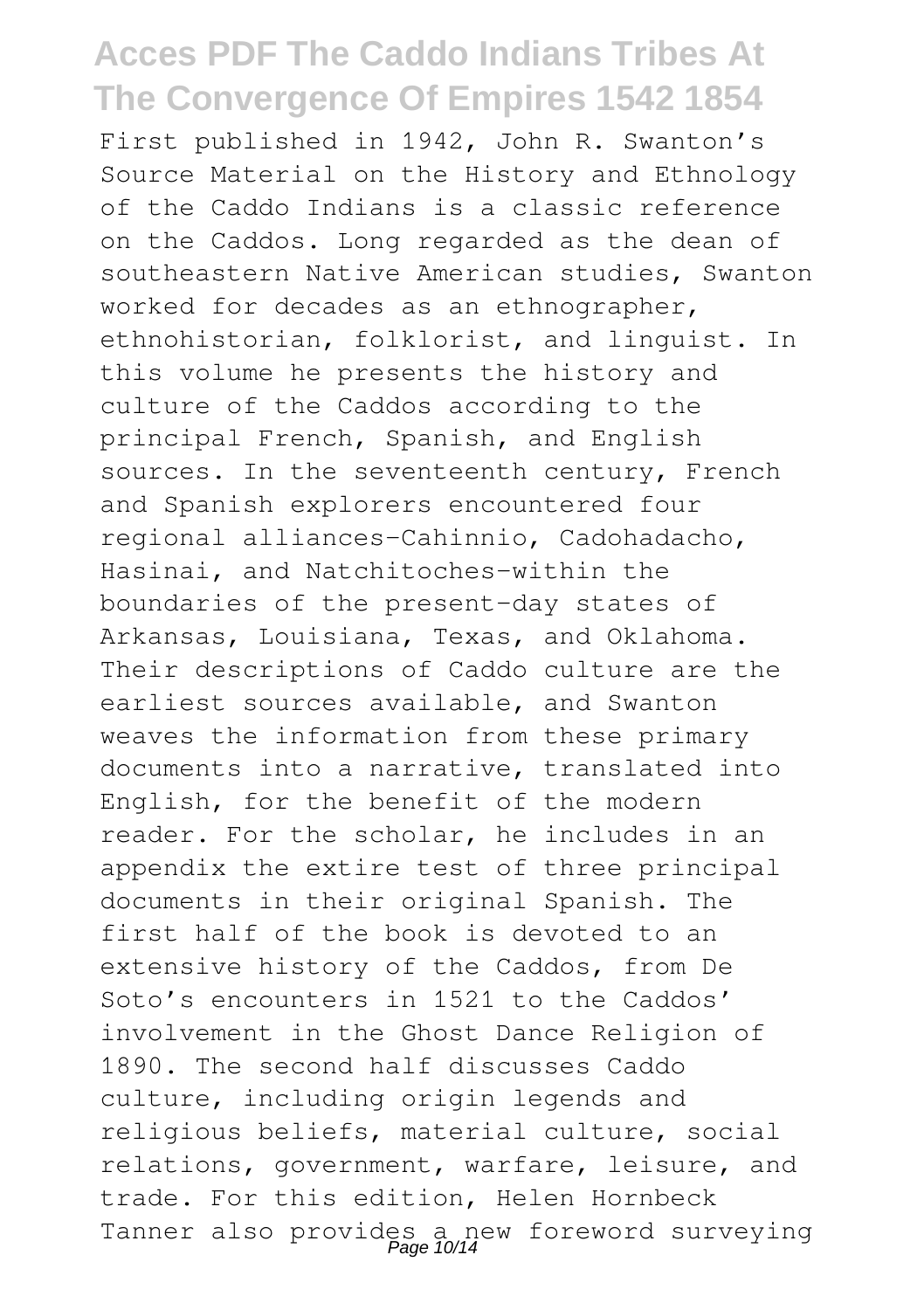the scholarship published on the Caddos since Swanton's time.

Easy-to-read text and colorful illustrations and photos teach readers about Caddo history, traditions, and modern life. This book describes society and family structure, hunting, fishing, and gathering methods, and ceremonies and rituals. Readers will learn about Caddo clothing, as well as crafts such as pottery. A traditional myth is included, as is a description of famous Caddo leader White Bread. Wars, weapons, and contact with Europeans are discussed. Topics including European influence, land rights, the formation of reservations, and federal recognition are also addressed. In addition, modern Caddo culture and still-celebrated traditions are introduced. Caddo homelands are illustrated with a detailed map of the United States, and a step-by-step illustration shows readers how the Caddo built their homes. Bold glossary terms and an index accompany engaging text. This book is written and illustrated by Native Americans, providing authentic perspectives of the Caddo.

Authors Vynola B. Newkumet and Howard L. Meredith culled traditional lore and scholarly research to survey the major landmarks of the Hasinai experience—the Caddo Indians of the American Southwest.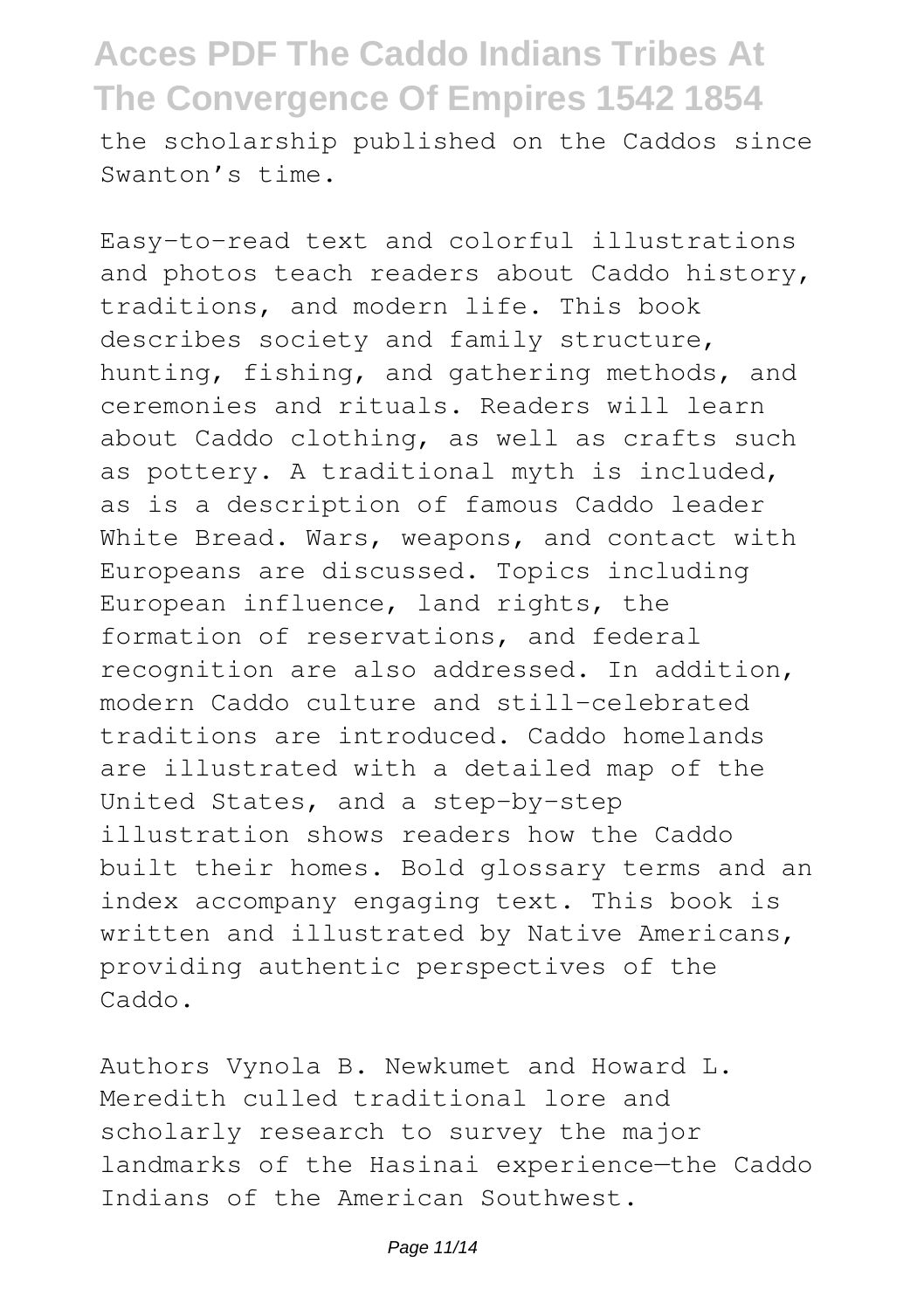The Caddo and Comanche were two of the largest American Indian groups living in Texas before European contact. This Spanishtranslated nonfiction title explores the history of the Caddo and Comanche, how they adapted to European colonists and American settlers, and the impact they made on Texas history. The Hasinai, Kadohadacho, Natchitoches, Comanche Nation of Oklahoma, and Shoshone are some of the tribes that readers will discover through engaging sidebars and facts, intriguing images, easy to read text, and a supportive glossary, index, and table of contents.

Smith relates the political history of the two tribes, details life and agricultural work on the reservation, chronicles federal attempts to introduce an education system to the Indians, and traces the effect of hostile tribes and unscrupulous whites on the reservation experiment. Using primary documents, he traces the history of the Wichitas and Caddos through the Civil War, when they were forced to take refuge in Unioncontrolled Kansas, to the sharing of reservation land with their former enemies, the Kiowas and Comanches. He describes in detail the efforts of the two tribes to adapt to white ways, developing a life within the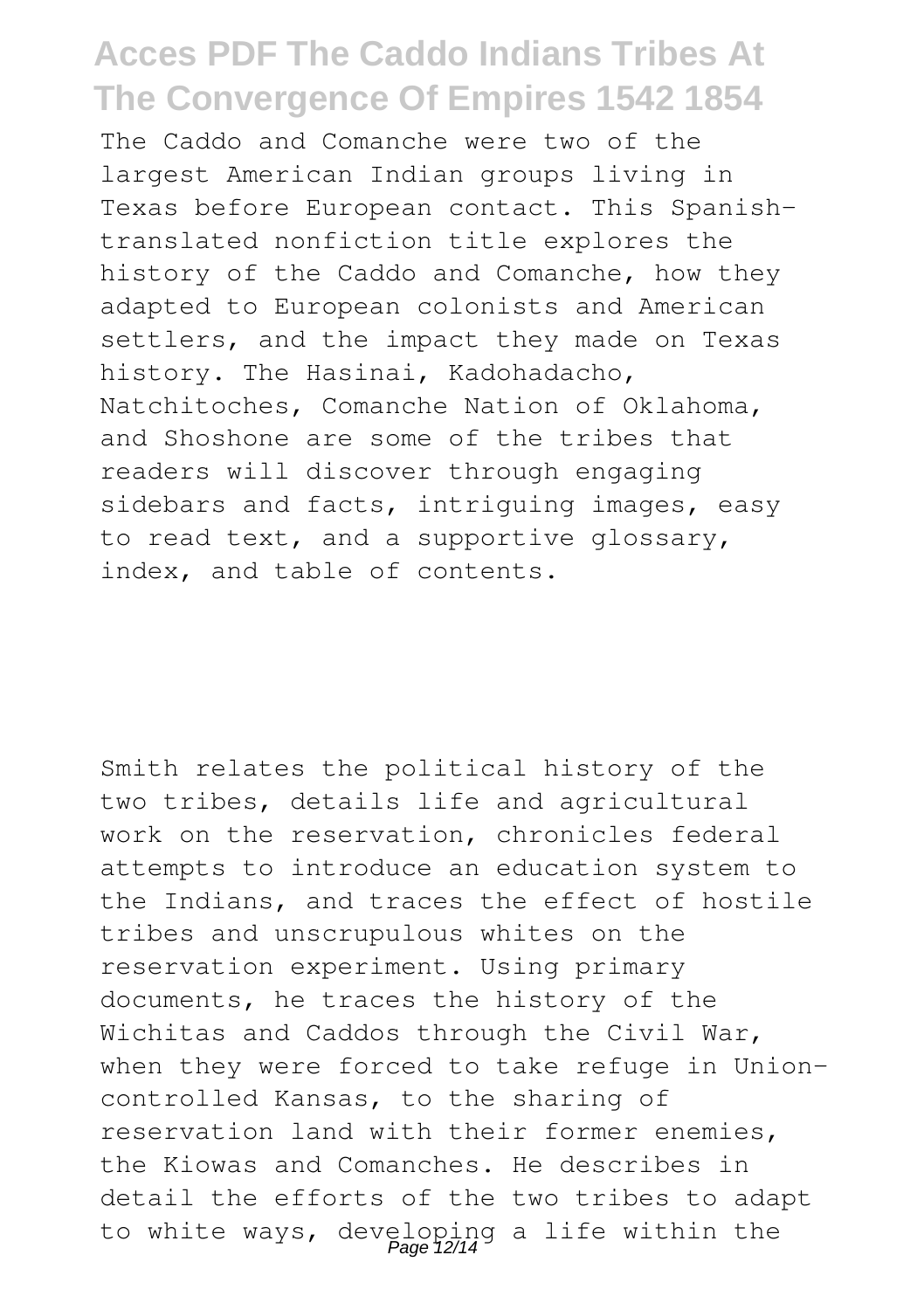confines of the reservation experience that borrowed from Euro-American culture while retaining many of their own traditions.

This landmark volume provides the most comprehensive overview to date of the prehistory and archaeology of the Caddo peoples. The Caddos lived in the Southeastern Woodlands for more than 900 years beginning around AD 800?900, before being forced to relocate to Oklahoma in 1859. They left behind a spectacular archaeological record, including the famous Spiro Mound site in Oklahoma as well as many other mound centers, plazas, farmsteads, villages, and cemeteries. The Archaeology of the Caddo examines new advances in studying the history of the Caddo peoples, including ceramic analysis, reconstructions of settlement and regional histories of different Caddo communities, Geographic Information Systems and geophysical landscape studies at several spatial scales, the cosmological significance of mound and structure placements, and better ways to understand mortuary practices. Findings from major sites and drainages such as the Crenshaw site, mounds in the Arkansas River basin, Spiro Mound, the Oak Hill Village site, the George C. Davis site, the Willow Chute Bayou Locality, the Hughes site, Big Cypress Creek basin, and the McClelland and Joe Clark sites are also summarized and interpreted. This volume reintroduces the Caddos? heritage, creativity, and political